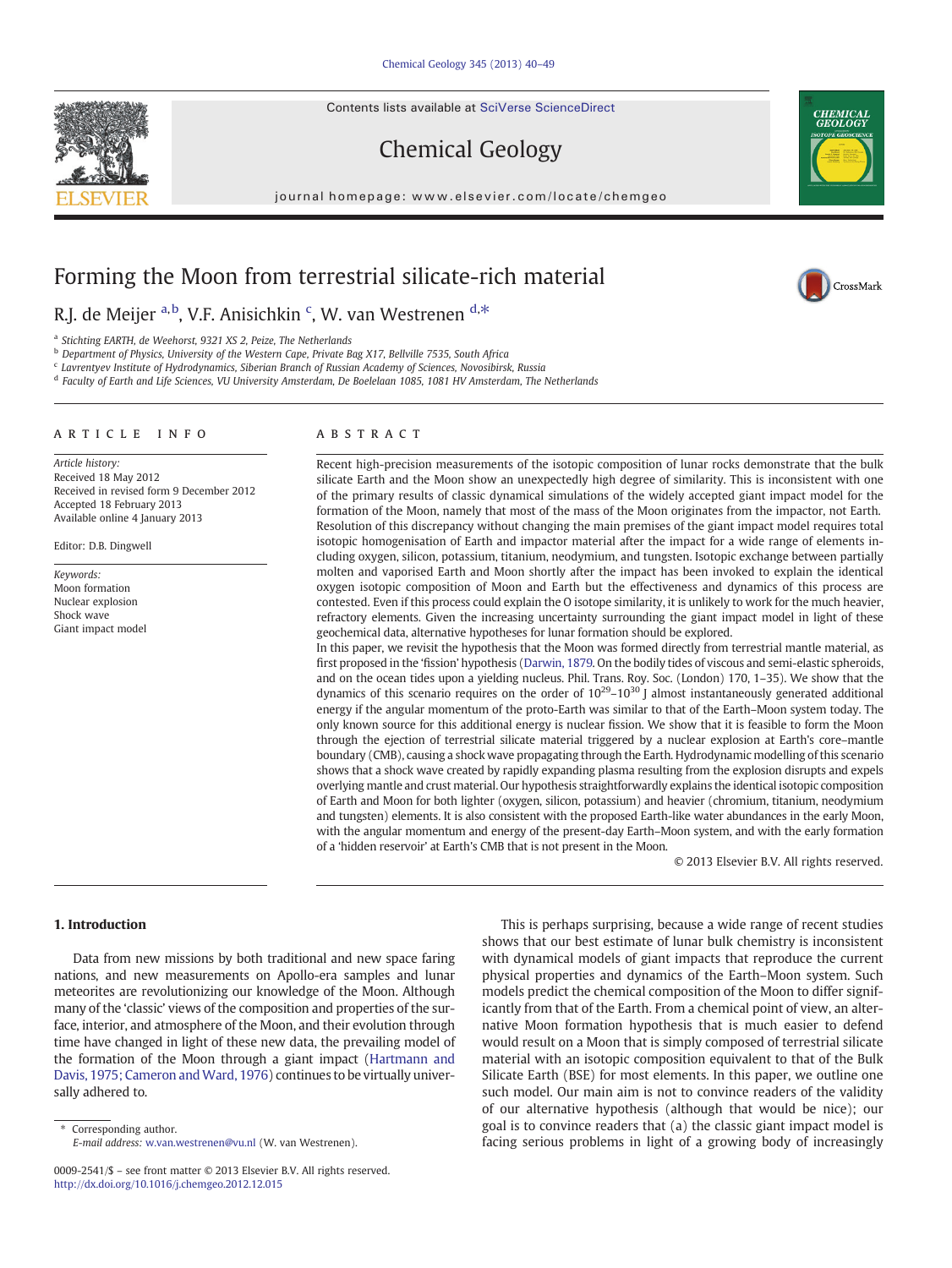<span id="page-1-0"></span>sophisticated chemical analyses and dynamical simulations and (b) alternative models should be developed and tested.

## 2. Discrepancy between dynamical models and geochemical observations

Measurements of the oxygen [\(Clayton and Mayeda, 1996; Wiechert](#page-8-0) [et al., 2001](#page-8-0)), chromium (e.g. [Shukolyukov and Lugmair, 2000; Trinquier](#page-8-0) [et al., 2008](#page-8-0)), titanium ([Leya et al., 2008; Zhang et al., 2012\)](#page-8-0), potassium [\(Humayun and Clayton, 1995](#page-8-0)), and silicon ([Georg et al., 2007; Savage](#page-8-0) [et al., 2010; Armytage et al., 2011; Fitoussi and Bourdon, 2012\)](#page-8-0) isotopic composition of lunar rocks show that the Moon and the bulk silicate Earth (BSE, i.e. mantle + crust) show a very high degree of similarity. Fig. 1a shows that the oxygen isotopic compositions of Apollo-era lunar samples are indistinguishable within uncertainty from the terrestrial fractionation trend ([Wiechert et al., 2001](#page-8-0)). Data in Fig. 1b show that the silicon isotopic composition of the two bodies is the same within the measurement uncertainties as well ([Savage et al., 2010; Armytage et al.,](#page-8-0) [2011](#page-8-0)). Furthermore, the silicon isotopic composition of the bulk silicate Earth and the Moon differs from the silicon isotopic composition of chondritic meteorites, generally regarded as the building blocks for the terrestrial planets ([Armytage et al., 2011; Fitoussi and Bourdon,](#page-7-0) [2012](#page-7-0)). As oxygen and silicon are the two most abundant elements on



Fig. 1. (a) Relation between oxygen isotopic ratios  $^{17}O/^{16}O$  and  $^{18}O/^{16}O$  (expressed as deviations in per mil from the VSMOW standard using the delta notation) for terrestrial samples (solid line) and lunar samples (symbols). Data from [Wiechert et al. \(2001\).](#page-8-0) Error bars ( $2\sigma$ ) are comparable to symbol size. (b) Relation between silicon isotopic ration <sup>29</sup>Si/<sup>28</sup>Si and  $30$ Si $/28$ Si (expressed as deviations in per mil from an international rock standard using the delta notation) for chondritic meteorites, bulk silicate Earth, and lunar samples. Error bars  $(2\sigma)$  shown as thin lines.

Data taken from [Savage et al. \(2010\)](#page-8-0) and [Armytage et al. \(2011\),](#page-7-0) differing slightly in absolute values from the original [Georg et al. \(2007\)](#page-8-0) study.

the Earth and the Moon, their identical isotopic compositions provide first-order boundary conditions for Moon-formation models.

Compositional analyses of lunar meteorites [\(Warren, 2005](#page-8-0)) and high-precision isotopic ratio measurements on short-lived radionuclide systems such as Hf–W ([Touboul et al., 2007](#page-8-0); [Münker, 2010](#page-8-0)) and Sm–Nd ([Boyet and Carlson, 2007\)](#page-8-0) reinforce the notion (e.g. [O'Neill, 1991](#page-8-0) and references therein) of a very high correspondence between BSE and lunar rock compositions. Fig. 2a shows that the trend of 142Nd versus Sm/Nd ratio for lunar samples is consistent with their being derived from the same material as the bulk silicate Earth ([Boyet and Carlson, 2007](#page-8-0)), whereas it is inconsistent with their being formed directly from undifferentiated chondritic meteoritic starting material. Similarly, Fig. 2b shows that the tungsten isotopic composition of lunar samples (which is set by the timing and kinetics of metallic core segregation) is identical to that of the bulk silicate Earth ([Touboul et al., 2007](#page-8-0)). Finally, recent measurements of the water content of primitive lunar glasses show that even the water content of the interior of the Moon could be as high as that of the Earth's mantle [\(Saal et al., 2008; Hauri et al., 2011](#page-8-0)).

These results are very hard to reconcile with the widely accepted giant-impact model for the formation of the Moon ([Hartmann and](#page-8-0) [Davis, 1975; Cameron and Ward, 1976](#page-8-0)). The giant impact model provides explanations for many of the first-order properties of the Earth– Moon system. The material thrown into Earth orbit after the collision consists mainly of silicate rather than metal, consistent with the silicate-rich, metal-poor chemical composition of the Moon.



Fig. 2. (a) <sup>142</sup>Nd isotopic compositions versus Sm/Nd ratio of lunar samples compared to the values for the bulk silicate Earth and chondritic meteorites. Data compilation from [Boyet and Carlson \(2007\),](#page-8-0) including measurements from [Nyquist et al. \(1995\)](#page-8-0) and [Rankenburg et al. \(2006\).](#page-8-0) Chondrite data point taken from [Boyet and Carlson](#page-8-0) [\(2007\).](#page-8-0) Note that the lunar trend overlaps with the value for the bulk silicate Earth, not with the chondritic value (b)  $182W$  isotopic composition (in epsilon units) of various lunar samples compared to the average of bulk silicate Earth measurements. Compilation of data from [Touboul et al., 2007;](#page-8-0) only data with  $2\sigma$  uncertainties < 2 epsilon units are included.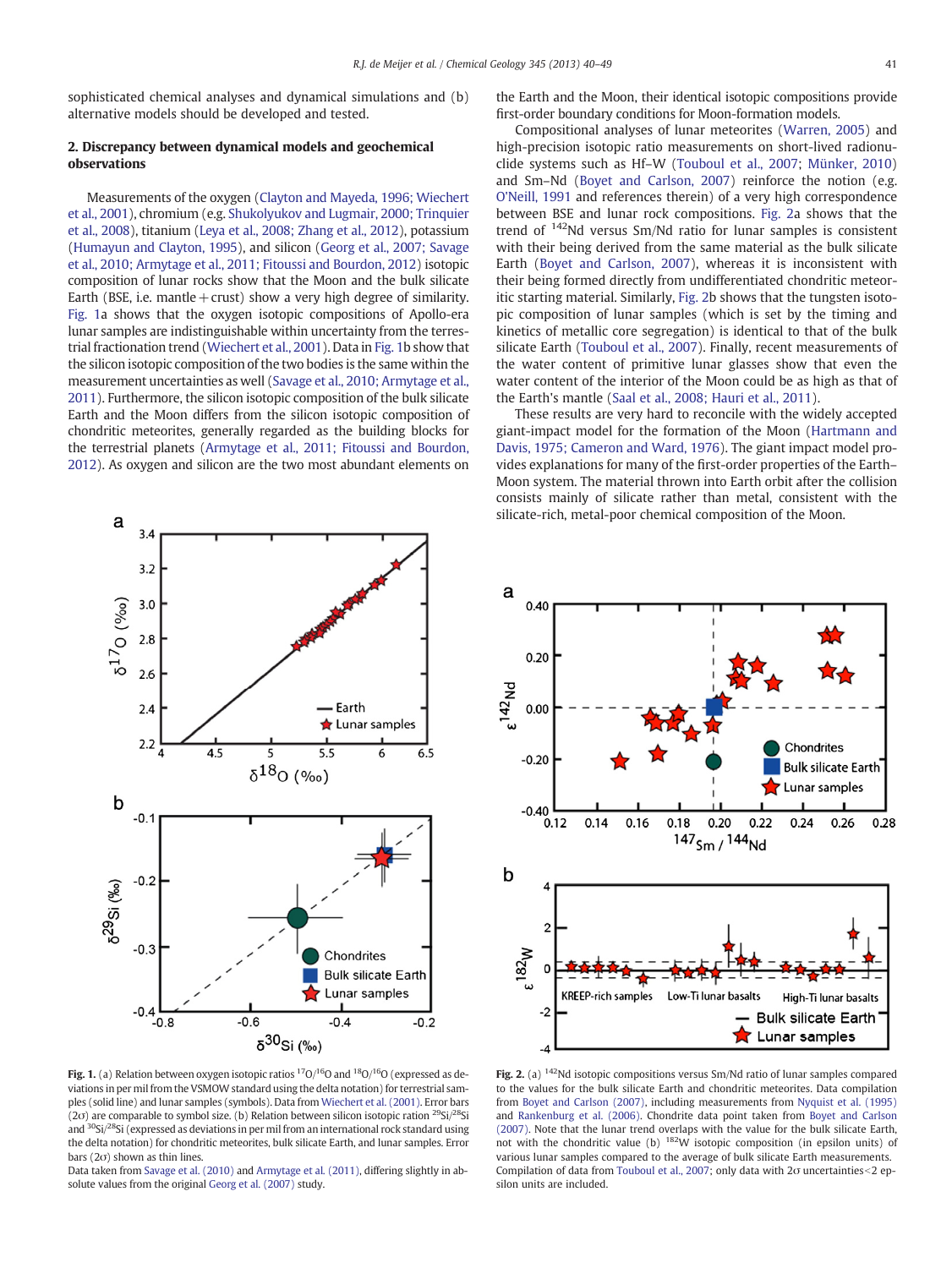Semi-quantitative constraints on the main variables in the giant impact model (e.g. angle and relative velocity of the impact, size of the impactor) are derived from high-resolution smooth-particle hydrodynamic (SPH) simulations (e.g. [Canup and Esposito, 1996;](#page-8-0) [Canup, 2004, 2008\)](#page-8-0). In detail the vast majority of these simulations overestimate the resulting angular momentum of the Earth–Moon system by 10–20%. At present, the 'best' angular momentum match is obtained for collisions involving a retrograde rotating Earth [\(Canup,](#page-8-0) [2008\)](#page-8-0). Overall, a 'glancing blow' collision between the Earth and a Mars-sized impactor is consistent with the relatively large angular momentum of the Earth–Moon system.

Regardless of the collision parameters, all successful simulations indicate that by mass approximately 80% of the Moon would originate from the impactor, with only 20% originating in the Earth (e.g. [Canup,](#page-8-0) [2008\)](#page-8-0). Models of solar-system evolution show that it is highly unlikely for the chemical composition of the Earth and impactor to be identical (e.g. [Clayton, 1993; Pahlevan and Stevenson, 2007](#page-8-0)). The giant impact model thus predicts a Moon with a chemical and isotopic composition distinctly different from that of the silicate Earth. This model prediction is inconsistent with geochemical observations [\(Figs. 1 and 2](#page-1-0)).

This discrepancy between dynamical models and geochemical data cannot be resolved by proposing that the proto-Earth and the impactor formed at a similar distance from the Sun, for example in one of Earth's Lagrange points as proposed by [Belbruno and Gott \(2005\)](#page-7-0). The required size difference between Earth and impactor would lead to major differences in pressure–temperature–time conditions for core formation in these bodies (which predates Moon formation in all giant impact models). The resulting differences in Si isotope and Hf–W systematics (e.g. [Nimmo et al., 2010\)](#page-8-0) would be detectable with current analytical techniques, even in the absence of O isotope variations, but they are simply not observed.

Resolution of this major issue without changing the main premises of the giant impact model requires total isotopic homogenisation of Earth and impactor material following the impact. Turbulent exchange between partially molten and vaporised Earth and Moon shortly after the impact has been invoked to explain the similarity in O isotopes [\(Pahlevan and Stevenson, 2007](#page-8-0)). The effectiveness and dynamics of this mechanism are contested [\(Melosh, 2009; Zindler](#page-8-0) [and Jacobsen, 2009](#page-8-0)), and follow-up studies of the initial [Pahlevan](#page-8-0) [and Stevenson \(2007\)](#page-8-0) mechanism have highlighted several serious problems for the post-impact equilibration hypothesis.

First, even if this process could explain the O isotopic similarity, it is highly unlikely that such a mechanism can also fully homogenise initial differences in the isotopic compositions of much heavier, refractory elements including Si, Cr, Ti, Nd, Hf and W. Recently, [Pahlevan et al.](#page-8-0) [\(2011\)](#page-8-0) estimated the implications of a turbulent exchange equilibration scenario for silicon isotope variations. Their model predicts that equilibration in oxygen isotopes should be accompanied by a concentration of lighter silicon isotopes in lunar material compared to the Earth, something that again is not observed [\(Fig. 1b](#page-1-0)).

Second, although full equilibration between the proto−Moon and the full silicate Earth is required, SPH simulations suggest that impactor material may form a stable layer covering several hundred kilometres of the surface of the Earth after the impact, preventing equilibration of the orbiting proto-lunar material with the Earth ([Nakajima and Stevenson,](#page-8-0) [2012\)](#page-8-0). Third, detailed studies of the accretion process of lunar materials from the disc surrounding the Earth after a giant impact show that only the final one-third of the mass accreting to the Moon originates from a location in the disc that is close enough to Earth to enable equilibration [\(Salmon and Canup, 2012](#page-8-0)). [Salmon and Canup \(2012\)](#page-8-0) suggest that the Moon could hence be covered with a veneer of equilibrated material with terrestrial isotopic compositions, 'hiding' the impactor material in the deeper subsurface of the Moon. However, the Apollo sample collection includes volcanic lunar samples originating at least hundreds of kilometres below the lunar surface (e.g. [Grove and Krawczynski,](#page-8-0) [2009\)](#page-8-0). These also show isotopic compositions that are identical to those of the Earth, inconsistent with expectations from the [Salmon](#page-8-0) [and Canup \(2012\)](#page-8-0) model. Given this significant and expanding number of inconsistencies produced by current versions of the giant impact model in light of geochemical data, alternative hypotheses for lunar formation should be explored (e.g. [Melosh, 2009; Zindler and Jacobsen,](#page-8-0) [2010\)](#page-8-0).

The observed similarities in composition between Moon and BSE prompted us to revisit the hypothesis that the Moon was formed directly from terrestrial mantle material, as first proposed in the 'fission' hypothesis [\(Darwin, 1879](#page-8-0)). Fission is without a doubt the formation process that can most easily explain compositional similarities between Earth and Moon (e.g. [Cuk and Stewart, 2012; Zhang et al., 2012](#page-8-0)). In the Darwin hypothesis, the Moon originated from a hot, deformed and fast-spinning Earth. In Darwin's model, the centrifugal forces marginally exceeded the equatorial attraction, and the Moon was formed from resonant effects of solar tides. In the beginning of the 20th century [Moulton \(1909\)](#page-8-0) and [Jeffreys \(1930\)](#page-8-0) showed that solar tidal frictions limited the height of any terrestrial tidal bulge and could not lead to the process Darwin had proposed.

Subsequently, [Ringwood \(1960\)](#page-8-0) and [Wise \(1963, 1969\)](#page-8-0) updated Darwin's hypothesis by including models for the thermal evolution and internal differentiation history of the Earth. They suggested that core–mantle differentiation led to a reduced moment of inertia of the Earth and hence to an increased angular velocity. The starting point for these modified models is a proto-Earth that is rotating rapidly (rotation period of  $\sim$  2.7 h) with gravitational forces at the Earth's surface only barely exceeding centrifugal forces. In this situation, a slight increase in angular velocity would allow part of Earth's equatorial mass to be ejected into space.

The main problem with the resulting so-called Darwin–Ringwood– Wise (DRW) model was and remains the fact that the current Earth– Moon system possesses an angular momentum that is only~27% of that required for a 2.7 h rotation rate of the proto-Earth. In the absence of viable models for a decrease in angular momentum by a factor of  $~14$ during Moon formation and subsequent Earth–Moon system evolution, the 'fission' hypothesis was abandoned before the first lunar sample return by the Apollo 11 mission.

In this paper we re-examine the dynamics of the Earth–Moon system and the energetics of initial Earth–Moon separation. In contrast to previous 'fission' models, our conservative assumption is that the angular momentum of the proto-Earth before Moon formation is close to that of the present-day Earth–Moon system. This is in full agreement with assumptions made in recent three-dimensional hydrodynamic simulations of a giant impact origin for the Moon [\(Canup, 2008](#page-8-0)). We estimate the amount of energy that is required to separate Earth and Moon in this case and propose that nuclear fission is the only known natural process that could supply this missing energy in a few milliseconds [\(Seifritz et al., 2013](#page-8-0)).

We then show that it is feasible to form the Moon through the ejection of terrestrial silicate material triggered by a nuclear explosion at Earth's core–mantle boundary (CMB), causing a shock wave propagating through the Earth. Hydrodynamic modelling of this scenario ([Anisichkin et al., 1999; Voronin, 2007, 2011](#page-7-0)) shows that a shock wave created by a rapidly expanding plasma resulting from such an explosion disrupts and expels overlying mantle and crust material. This can result in the formation of a Moon-sized silicate body in Earth orbit. The energy required for this to occur, although dependent on a wide range of poorly constrained variables, is well within the range that can be produced by a nuclear explosion. Our hypothesis straightforwardly explains the chemical similarities between Earth and Moon, and connects Moon formation with processes that took place following Earth's early internal differentiation. Unlike previous 'fission' models ([Ringwood, 1960; Wise, 1963, 1969](#page-8-0)) it does not rely on assuming an initial angular momentum of the Earth–Moon system that is much higher than presently observed.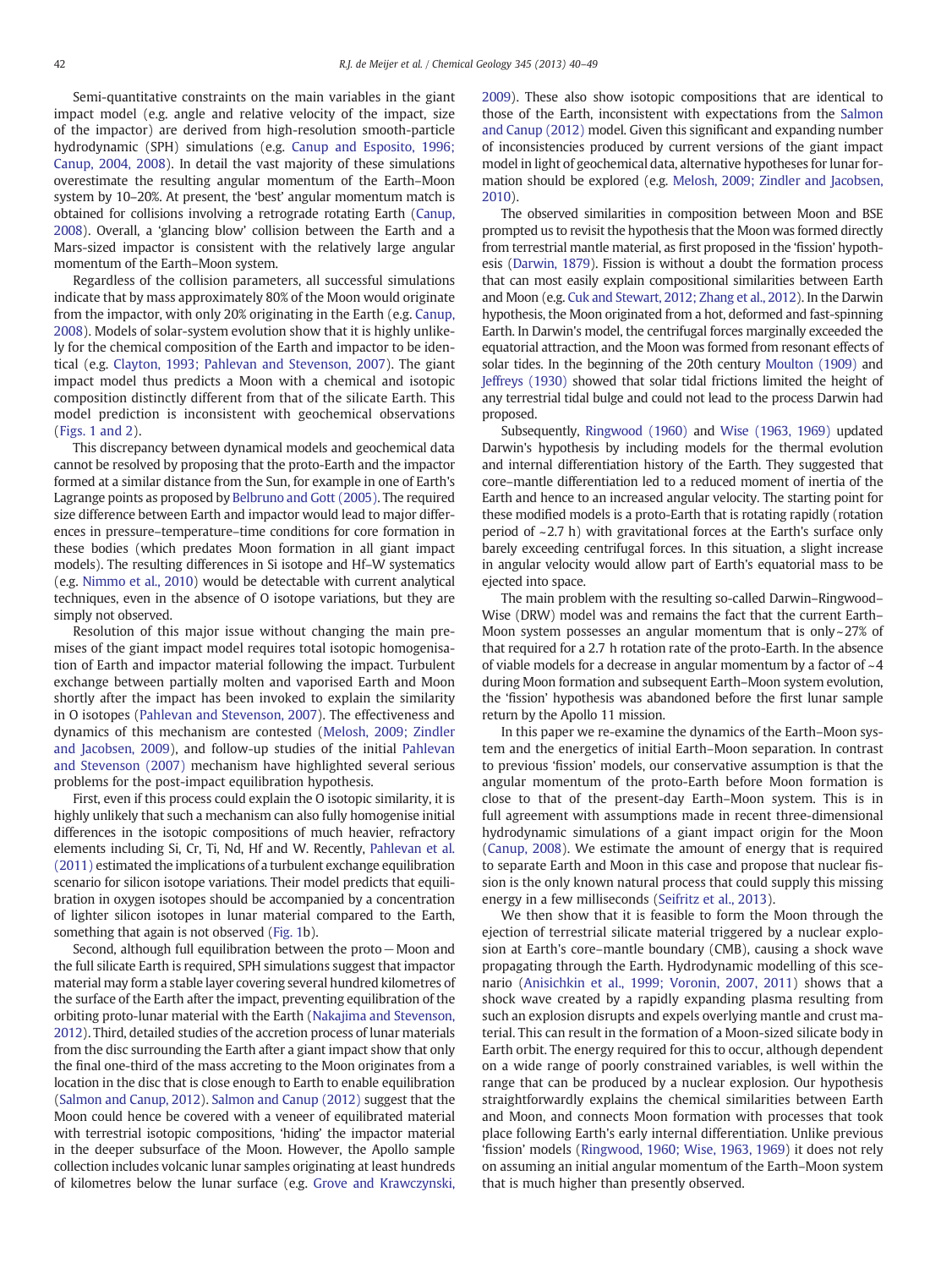## <span id="page-3-0"></span>3. Earth–Moon dynamics

Consider the Earth and Moon as a gravitationally bound two–body system, where in the ground state, just prior to separation, the Moon is a part of the Earth. In the excited state, after separation, the Moon circles the Earth at a distance,  $r_{EM}$ , which we consider as a variable. From laser-reflection data it has been established that  $r_{EM}$  currently increases by approximately 4 cm per year [\(Chapront et al., 2002;](#page-8-0) [Williams and Dickey, 2002\)](#page-8-0). Linear extrapolation backwards in time to 4.5 Ga ago yields  $r_{EM} \approx 2*10^8$  m. Although the rate of increase in  $r_{EM}$  was lower in Precambrian times (e.g. [Williams, 1997\)](#page-8-0), the actual value of  $r_{EM}$  is expected to be considerably smaller because the separation is an effect of tidal interaction, and tidal forces (proportional to the third power of the distance) were considerably stronger shortly after separation. Hence we will consider the upper value of  $r_{EM}$  to be 1∗10<sup>8</sup> m. Contrary to the present situation, at these distances the gravitational force on the Moon exerted by the Earth dominates over the attraction exerted by the Sun by a factor of two or more.

The gravitational force,  $F_{\rm g}$ , between Moon (mass  $m_M$ ) and Earth  $(m_E)$  can be expressed by:

$$
F_g = -\gamma \frac{m_M m_E}{r_{EM}^2},\tag{1}
$$

where  $\gamma$  is the gravitational constant. The corresponding gravitational potential energy,  $E_{\rm g}$ , for this two-body system becomes:

$$
E_g = -\gamma \frac{m_M m_E}{r_{EM}}\tag{2}
$$

with the assumption that  $E_g=0$  at infinite distance.

The first Kepler law states that the orbit of an orbiting planet/ moon is an ellipse. In our first-order approach we take a particular case, namely the circle, and according to the second Kepler law F will point to the centre of the circle. We attach the reference frame to the centre of the body with  $m_E$ , where  $m_E>>m_M$  such that we may replace the reduced mass of the system by  $m<sub>M</sub>$ . In this case the centripetal force may be written as:

$$
F_c = \frac{m_M v^2}{r_{EM}},\tag{3}
$$

where v is the velocity of  $m<sub>M</sub>$  relative to the centre of mass.

Denoting the rotational motion of the two bodies by their moments of inertia, I, and the rotational frequency, ω, we may write for the sum of the rotational and potential energy,  $E_{tot}$ , of the two body system:

$$
E_{tot} = \frac{1}{2} \left( I_M \omega_M^2 + I_E \omega_E^2 + m_M v^2 \right) - \gamma \frac{m_M m_E}{r_{EM}}.
$$
 (4)

Since in a stationary orbit, either circular or elliptic,  $F_g + F_c = 0$ ,

$$
m_M v^2 = \gamma \frac{m_M m_E}{r_{EM}},\tag{5}
$$

Eq. (4) reduces to:

$$
E_{tot} = \frac{1}{2} \left( I_M \omega_M^2 + I_E \omega_E^2 - \gamma \frac{m_M m_E}{r_{EM}} \right). \tag{6}
$$

The total angular momentum of the system, L, is according to Steiner's theorem given by:

$$
L = I_M \omega_M + I_E \omega_E + m_M r_{EM} \nu. \tag{7}
$$

In our model we make a transition from a ground state in which the system is a single body:

$$
E'_{tot} = \frac{1}{2}I'_{E}\left(\omega'_{E}\right)^{2}, \text{ and } L = I'_{E}\omega'_{E},
$$
\n(8)

to a two-body state with energy and angular momentum given by Eqs. (6) and (7). In the transition the total angular momentum is conserved. The energy difference between the one- and two-body states follows from the expressions for the energy in Eqs. (8) and (6), respectively.

As no external torques are present in the system, the angular momentum of the total system remains unchanged during the transition. Angular momentum of the "proto-Earth" in the one-body state is redistributed between the Earth and Moon in the two-body state. The angular momentum of the present Earth–Moon system is a vectorial sum of the angular momentum due to the Moon's rotation around Earth (2.9 $*10^{34}$  kg m<sup>2</sup> s<sup>-1</sup>) in a plane with a 5.1° angle with respect to the plane of the ecliptic, and the Earth rotation around its axis (5.9∗10<sup>33</sup> kg m<sup>2</sup> s<sup>-1</sup>) tilted 23.5°. The resultant angular momentum of 3.5∗10<sup>34</sup> kg m<sup>2</sup> s<sup>-1</sup> has a tilt of 9.7°. If the proto-Earth mass equals 90% of its current mass (as suggested by terrestrial accretion models, e.g. [Halliday, 2004\)](#page-8-0), and if the shape of the proto-Earth is assumed to be an oblate ellipsoidal with a longer axis twice as long as the shorter axes, angular momentum conservation leads to an Earth rotation period of 5.8 h ( $\omega_E'$  = 3 \* 10<sup>-4</sup> s<sup>-1</sup>). This rotation period is not as extreme as one may think. At present, Jupiter (which in view of its mass is not likely to have been affected by impacts from smaller bodies) has a rotation period of  $\leq$ 10 h, and Saturn  $\sim$ 12 h. Even shorter  $(<$  5 h) proto-Earth rotation periods are currently considered to be realistic starting points for giant impact dynamical model simulations based on significant loss of angular momentum of the Earth–Moon system from the time just before Moon formation until the present day (e.g. Canup, 2012; Ć[uk and Stewart, 2012](#page-8-0)).

The radius of the orbit and the energy required for the transition are coupled since angular momentum conservation is imposed. Fig. 3 shows the sum of the rotational and potential energy calculated using Eq. (6) for a two-body system with an angular momentum equal to the present-day value for the Earth–Moon system, as a function of the initial distance between Earth and Moon. The figure shows a maximum at a distance of  $1.8*10<sup>7</sup>$  m, indicating that if lunar-orbit radius exceeds this value, the Moon is unable to return to the ground



Fig. 3. Energetics of the initial Moon orbit in a Earth–Moon system with conserved angular momentum assuming angular momentum L same as today  $(L_n)$ ,  $0.9 \times$ today, and  $1.1\times$  today. Circles on curves mark positions at which the energy of the excited Earth– Moon state exceeds the energy of the ground state in which the Moon is a part of the proto-Earth. Only the sections of the curves to the left of the circles mark the physically relevant region.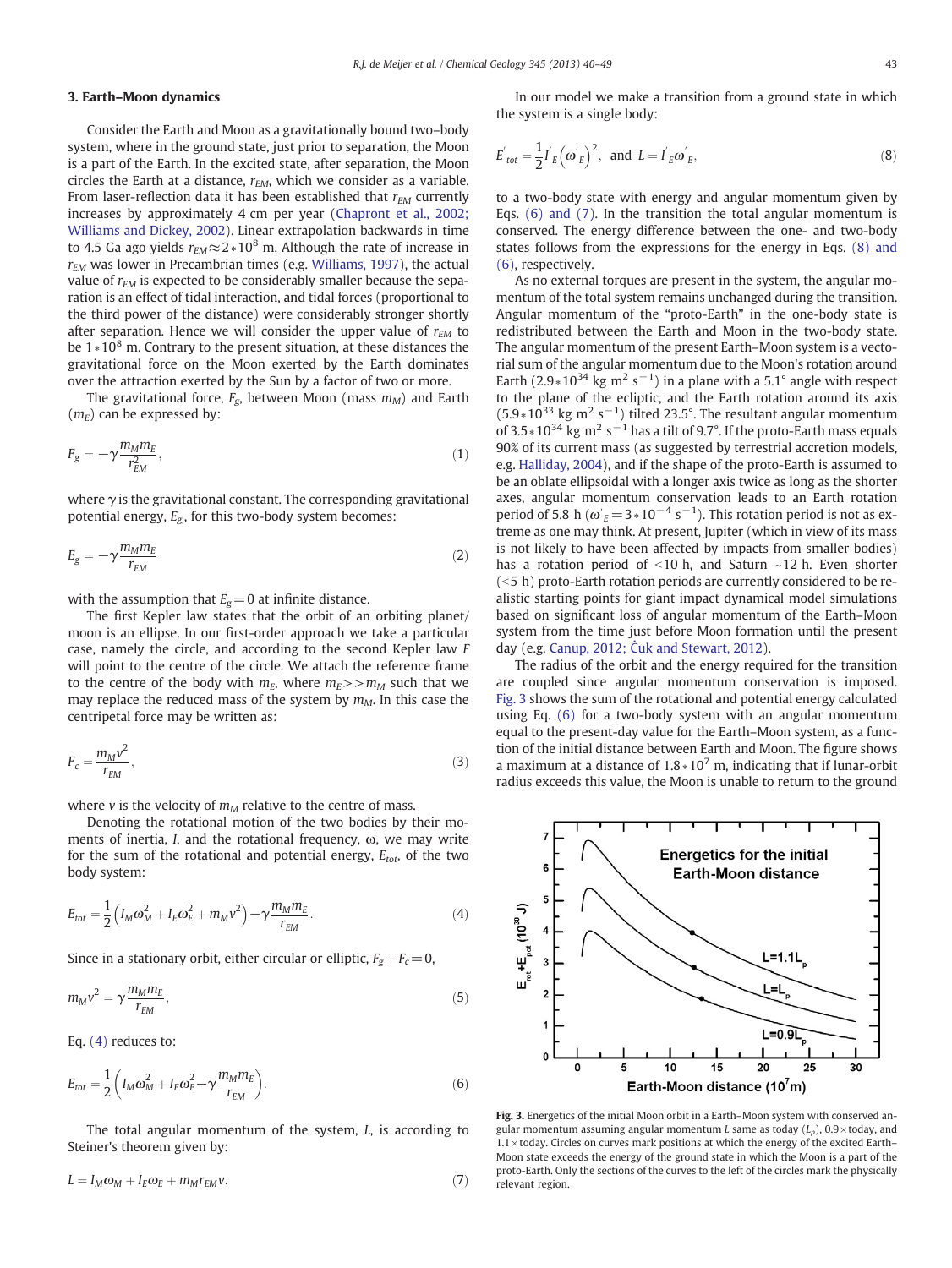<span id="page-4-0"></span>state. The energy, E, required to bring one Moon mass from the ground state to beyond  $1.8*10^7$  m is given by

$$
E = \int_{r_0}^{r_{\text{max}}} F dr \tag{9}
$$

where  $r_0$  and  $r_{\text{max}}$  are the Moon position in proto-Earth and the dis-tance where the maximum occurs in [Fig. 3.](#page-3-0) The force  $F$  is the vectorial sum of the centrifugal force on the Moon in its ground state and the gravitational force. Substitution in Eq. (9) and subsequent integration leads to:

$$
E = m_M \left( \omega^{'}_{E} \right)^2 r_0 (r_{\text{max}} - r_0) + \gamma m_M m_E \left( \frac{1}{r_{\text{max}}} - \frac{1}{r_0} \right). \tag{10}
$$

The energy of the ground state is indicated in [Fig. 3](#page-3-0) by a circle on the corresponding curve. Assuming  $r_0 = 5*10^6$  m (i.e. the future lunar material positioned near the Earth's surface), the ground state energy for  $L = L_p$  is 2.87  $*10^{30}$  J and consequently the energy required to reach a distance of  $1.8*10^7$  m is  $(5.37-2.87)*10^{30}=2.5*10^{30}$  J. [Fig. 3](#page-3-0) also shows the effect of changing the assumed value for the angular momentum of the proto-Earth. It is estimated that the Earth– Moon system angular momentum decreased by a few to ten per cent since the Moon was formed (1.0  $L_p < L < 1.1$  L<sub>p</sub>, [Canup, 2008](#page-8-0)) due to gravitational interaction with the Sun. [Fig. 3](#page-3-0) shows the sum of the rotational and gravitational energy for L values ranging from 0.9 to 1.1 times that of the present. The critical Earth–Moon distance at which the total energy reaches a maximum decreases from  $2.0*10<sup>7</sup>$  m to  $1.7*10<sup>7</sup>$  m as *L* is increased from 0.9 to 1.1  $L<sub>p</sub>$ . The corresponding energy that needs to be added to reach these distances decreases slightly from  $2.6 * 10^{30}$  J to  $2.4 * 10^{30}$  J. Overall, the energy required is therefore not very sensitive to the assumption on the extent of the conservation of angular momentum within these tight bounds. We note that if the angular momentum of the Earth prior to Moon formation was much higher than the angular momentum of the Earth–Moon system today (e.g. [Canup, 2012, Cuk and Stewart, 2012\)](#page-8-0), the required energy would decrease significantly, and would approach zero as the rotation period of the Earth approaches  $\sim$  2.3 h (equal to its stability limit). For the remainder of this study we assume  $2.5*10^{30}$  J as the maximum additional energy required to bring one lunar mass into Earth orbit.

To illustrate the implications of this model, if we assume the maximum  $r_{EM}$  value of 1  $*10^8$  m and  $L=L_p$ , the gravitational potential energy  $E_g$  has a value of  $-1.2*10^{29}$  J and the corresponding velocity of the proto-Moon becomes, according to Eq. [\(5\)](#page-3-0),  $1.9*10^3$  m s<sup>-1</sup>. This corresponds to a rotation period of 92 h or ~3.8 d around the proto-Earth and an angular momentum carried by the proto-Moon of 1.3  $*10^{34}$  kg m<sup>2</sup> s<sup>-1</sup>, which would correspond to approximately 40% of the total angular momentum  $L_p$  of the Earth–Moon system. Immediately after the separation of the proto-Earth and proto-Moon, the rotation period of the proto-Earth would become 9.0 h. Due to tidal forces, energy and angular momentum are transferred from the Earth to the Moon until they have, with their increased mass, the present properties.

### 4. Georeactors at the core–mantle boundary

In the previous section we showed that in the conservative case of the angular momentum of the proto-Earth being close to that of the Earth– Moon system today, the dynamics of the formation of the Moon from terrestrial materials requires ~2.5  $*10^{30}$  J rapidly generated additional energy. To our knowledge, the only realistic known process that can generate this amount of energy in a very short time window, in the aftermath of large-scale differentiation processes, is nuclear fission. Here, we consider the possibility that the Moon was formed from the ejection of terrestrial mantle material triggered by a shock wave generated by a nuclear explosion of a natural nuclear reactor (a georeactor) at Earth's core–mantle boundary (CMB).

We ([de Meijer and van Westrenen, 2008](#page-8-0)) recently assessed in detail the feasibility of georeactors ([Herndon, 1992; Hollenbach and](#page-8-0) [Herndon, 2001\)](#page-8-0) in Earth's CMB. Only the main points of that paper are summarised here. Georeactors have been active near Earth's surface in the past, with 15 reactors identified in the ~2 Ga Oklo– Okelobondo and Bangombe deposits in Gabon (e.g. [Gauthier-Lafaye](#page-8-0) [and Weber, 2003\)](#page-8-0). These shallow georeactors are based on fission following the capture of thermal (slow) neutrons. In the absence of molecular water and hydrocarbons, deep georeactors are fast breeder reactors. These are based on interactions with fast neutrons and thus differ fundamentally from the shallow Oklo-type reactors. Contrary to 'thermal' Oklo-type reactors the presence of well-known thermal neutron absorbers is not very important: in the core–mantle boundary region, the mean free path of fast neutrons is of the order of a hundred metres [\(Seifritz et al., 2013](#page-8-0)).

Deep georeactors are a natural consequence of concentrating significant proportions of our planet's U and Th budgets in the CMB region, as suggested by several current geochemical models of Early Earth evolution (see [Boyet and Carlson, 2005; Tolstikhin and Hofmann,](#page-7-0) [2005; Tolstikhin et al., 2006\)](#page-7-0). [Boyet and Carlson \(2005\)](#page-7-0) showed that terrestrial mantle samples have an enhanced Sm/Nd ratio compared to the undifferentiated meteorites that are assumed to be the Earth's building blocks. As both Sm and Nd are lithophile elements one expects no difference between the Sm/Nd ratio of mantle samples and undifferentiated meteorites. The mantle should therefore contain a complementary reservoir, with a low Sm/Nd ratio, which has remained isolated from the rest of the mantle since its formation: a so-called 'hidden reservoir'.

Because of efficient mantle mixing through convection processes, the only viable option for the location of this reservoir is the coremantle boundary region. In addition to being enriched in Nd with respect to Sm, the CMB region must also be enriched in other lithophile elements including uranium and thorium. Recent estimates from [Carlson and Boyet \(2009\)](#page-8-0), reproduced in Fig. 4, show that CMB region concentrations of uranium and thorium are approximately two orders of magnitude higher than values for the 'regular' depleted mantle. The same likely held for plutonium at the time of Moon formation.



Fig. 4. Recent estimates for the lithophile element concentrations in a solid silicate 'hidden reservoir' in the core–mantle boundary region (hatched field), compared to concentrations in the continental crust and the depleted mantle (simplified after [Carlson and Boyet, 2009](#page-8-0)). Upper and lower limits of the hatched field assume the volume of the hidden reservoir to be equivalent to 4 and 26% of the Bulk Silicate Earth (BSE), respectively. Continental crust data from [Rudnick and Gao \(2003\),](#page-8-0) depleted mantle values from [Boyet and Carlson \(2006\)](#page-8-0). All concentrations are relative to abundances in the Bulk Silicate Earth (BSE).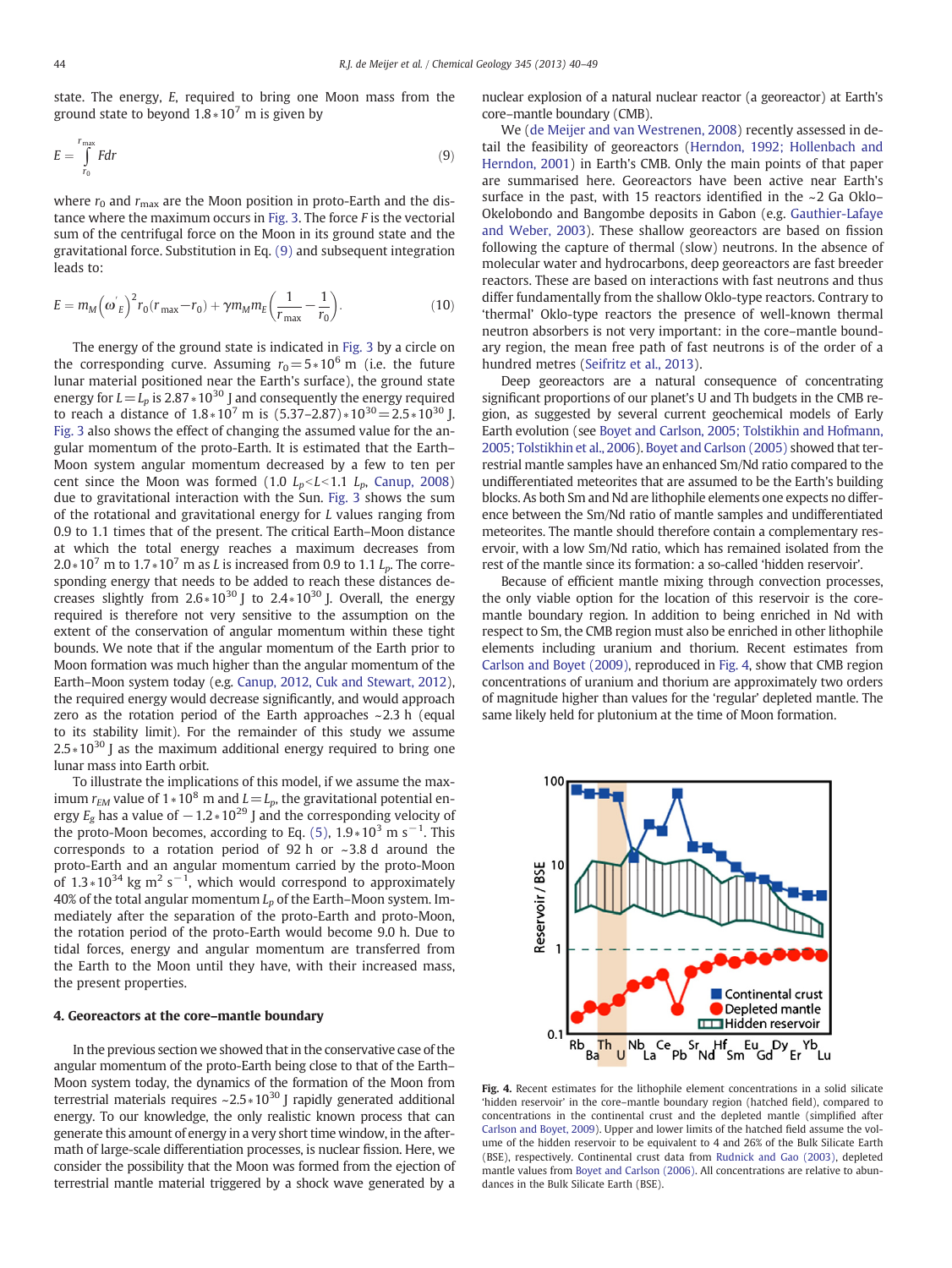In addition to this general enrichment, the mineralogy of the lowermost mantle provides an extra concentration step for uranium, thorium and plutonium ([de Meijer and van Westrenen, 2008\)](#page-8-0). High-pressure experiments on putative mantle rocks, in combination with geophysical observations of the density structure of Earth's interior, suggest that the mineralogy of the CMB region is relatively simple, consisting of magnesium-iron silicate perovskite (MgPv), ferropericlase, and calcium silicate perovskite. Although it is currently impossible to obtain U and Th distribution data at CMB conditions (i.e. pressures of approximately 125 GPa and temperatures of 2500–4000 K), experiments at 25 GPa and 2600 K indicate that U and Th concentrations in calcium silicate perovskite are 3–4 orders of magnitude greater than concentrations in co-existing MgPv (e.g. [Hirose et al., 2004; Corgne et al., 2005](#page-8-0)). The recently discovered new high-pressure form of MgPv, named postperovskite ([Murakami et al., 2004\)](#page-8-0) which may be stable in the CMB, is unlikely to influence this distribution. Ferropericlase generally incorporates even lower concentrations of trace elements than MgPv (e.g. [Walter et al., 2004](#page-8-0)).

[De Meijer and Van Westrenen \(2008\)](#page-8-0) calculate that selective incorporation of fissionable material by calcium silicate perovskite (CaPv) leads to concentrations of  $>4$  ppm U,  $\sim$ 8 ppm Th, and 19 ppb of  $244$ Pu in CaPv in the CMB region at the time of Moon formation (50–150 Ma after solar system formation, e.g. [Touboul et al.,](#page-8-0) [2007\)](#page-8-0). In the absence of water, this is a factor of fifteen to twenty lower than required for igniting and maintaining a nuclear breeder reactor if U, Th and CaPv are assumed to be distributed homogeneously throughout the CMB ([de Meijer and van Westrenen, 2008\)](#page-8-0).

### 5. Nuclear excitation

The calculations above show that without additional concentration factors, U, Th and Pu concentrations in the CMB are insufficient to reach criticality. Additional concentrations can be achieved by a combination of two processes: growth of the relative concentration of the fissile materials by a transient pressure wave, induced by an impact at the Earth's surface [\(Anisichkin, 1997; Voronin and](#page-7-0) [Anisichkin, 2001](#page-7-0)), and/or the development of compositional heterogeneities [\(de Meijer and Van Westrenen, 2008\)](#page-8-0).

As shown by [Voronin \(2011\)](#page-8-0) for fissile material at the CMB, an impact of a 100 km-diameter asteroid can create a transient pressure increase of several TPa at the CMB, sufficient to concentrate fissile material from a subcritical to a supercritical condition followed by a nuclear explosion. Regarding the development of compositional heterogeneities, it should be noted that small-scale heterogeneities exist in the core–mantle boundary region even today (e.g., [van der](#page-8-0) [Hilst et al., 2007](#page-8-0)): volumes exhibiting both higher-than-average and lower-than-average wave propagation speeds, with diameters as small as 30 km, are now resolvable. Some studies suggest that the bottom of the mantle is partially molten today, forming a so-called 'basal magma ocean' (e.g. [Williams and Garnero, 1996; Labrosse](#page-8-0) [et al., 2007; Lee et al., 2010](#page-8-0)).

Although the precise nature and composition of these heterogeneities remain unresolved, this suggests that significant local concentration factors, in addition to the general CMB and CaPv enrichments described above, are entirely plausible even today. The dynamics of the CMB 4.5 Ga ago are poorly explored. The higher rotation rate of Earth at that time, and higher interior temperatures, are likely to have facilitated local concentration of density heterogeneities to levels that exceed those currently observed, due to centrifugal forces and buoyancy effects associated with local heating.

A combination of impact-induced densification and compositional heterogeneity make a concentration factor of fifteen to twenty compared to the fully homogeneous scenario not unreasonable [\(de Meijer](#page-8-0) [and van Westrenen, 2008](#page-8-0)). In the next section we illustrate how the Moon can be formed in the aftermath of a nuclear explosion.

## 6. Moon formation

Reactor physics calculations on the excursion of a georeactor [\(Seifritz et al., 2013\)](#page-8-0) indicate that the nuclear energy is released in a few milliseconds, creating a plasma with temperatures on the order of 10<sup>10</sup> K and resulting in a shock wave. [Anisichkin et al. \(1999\)](#page-7-0) and [Voronin \(2011\)](#page-8-0) simulated the effects of their propagation through the silicate Earth. In these simulations energy and angular momentum are conserved. [Fig. 5](#page-6-0) shows the time evolution of one of their hydrodynamic simulations. In this particular case, supercriticality of a CMB reactor is achieved by an impact of a 100 km-diameter asteroid (body 1 in [Fig. 5\)](#page-6-0) hitting a rapidly rotating differentiated Earth (with an equatorial radius of 7000 km) at the equator with a velocity of 30 km s<sup>-1</sup> [\(Fig. 5a](#page-6-0)).

In [Fig. 5c](#page-6-0) (~40 min after impact) the plasma and shock wave are shown to fragment the Earth's mantle and crust, with jets of plasma escaping to space. Approximately 1 h after impact, fragments of crust and mantle are ejected into orbit ([Fig. 5d](#page-6-0), e, f). In this particular simulation, the Moon (fragment 8 in [Fig. 5c](#page-6-0), d) is still part of the remaining Earth at this stage. The Earth returns to a more spherical shape with the Moon attached by a thin 'neck' ([Fig. 5](#page-6-0)g), which detaches from the Earth approximately 3 h after the impact-triggered excursion ([Fig. 5](#page-6-0)h). Other fragments return to Earth or are lost to space depending on their energy and angular momentum. The final Earth:Moon mass ratio in this particular simulation agrees with observation, and the Moon is essentially fully comprised of terrestrial silicate material.

The [Anisichkin \(1999\)](#page-7-0) and [Voronin \(2007, 2011\)](#page-8-0) models provide a proof-of-concept of the Moon formation scenario we propose. The required fission energy depends on the assumptions made in the simulation. For example, the required energy increases with decreasing rotation speed of the Earth, decreasing equatorial radius, and increasing mass of the proto-Earth. Clearly, at this stage, only a limited number of hydrodynamic simulations of this scenario have been conducted, and large parts of parameter space remain to be explored. For example, the recent study by Ć[uk and Stewart \(2012\)](#page-8-0) mentioned above suggests that the Earth–Moon system loses a significant portion of its angular momentum shortly after its formation, due to resonances between the Moon, the Earth's core, and the Sun. If this is correct, the angular momentum constraint on lunar formation models is too conservative and may be significantly relaxed.

The end member models we have discussed above provide estimates for the range of fission energy required to form the Moon. Hydrodynamic models leading to the formation of the Moon as shown in [Fig. 5](#page-6-0), starting with a 7000 km radius Earth with a fast 3 h rotation period, require a minimum fission energy of  $0.6*10^{29}$  J [\(Voronin, 2007, 2011](#page-8-0)). In our discussion of Earth–Moon dynamics, we assumed an initial ~6000 km radius Earth with a conservative rotation period of 5.8 h and derived a required fission energy of 2.5∗10<sup>30</sup> J. The next question to be addressed is whether the U–Th inventory of the CMB is sufficient to provide between  $0.6*10^{29}$  J and 2.5∗10<sup>30</sup> J of fission energy.

#### 7. Fission energy production in the CMB

[Table 1](#page-6-0) presents the amounts of 232Th, 235U and 238U according to a commonly used Bulk Silicate Earth (BSE) compositional model [\(McDonough, 2003](#page-8-0)) for both the present and 4.5 Ga ago. From [Table 1](#page-6-0) one may calculate that fission of 1 kg of a natural mixture at  $t=-4.5$  Ga of <sup>232</sup>Th, <sup>235</sup>U and <sup>238</sup>U yielded 8.21  $*10^{13}$  J. Consequently, it requires fission of 7.3–320 $*10^{14}$  kg of the natural (U+Th) mixture to separate the Moon from the Earth at  $t=-4.5$  Ga for the two models discussed in this paper. The concentration of  $(U+Th)$  to allow a georeactor to become critical is estimated to be of the order of 150 ppm  $(U+Th)$  [\(de Meijer and van Westrenen, 2008](#page-8-0)). Hence the corresponding mass of CMB material involved is of the order of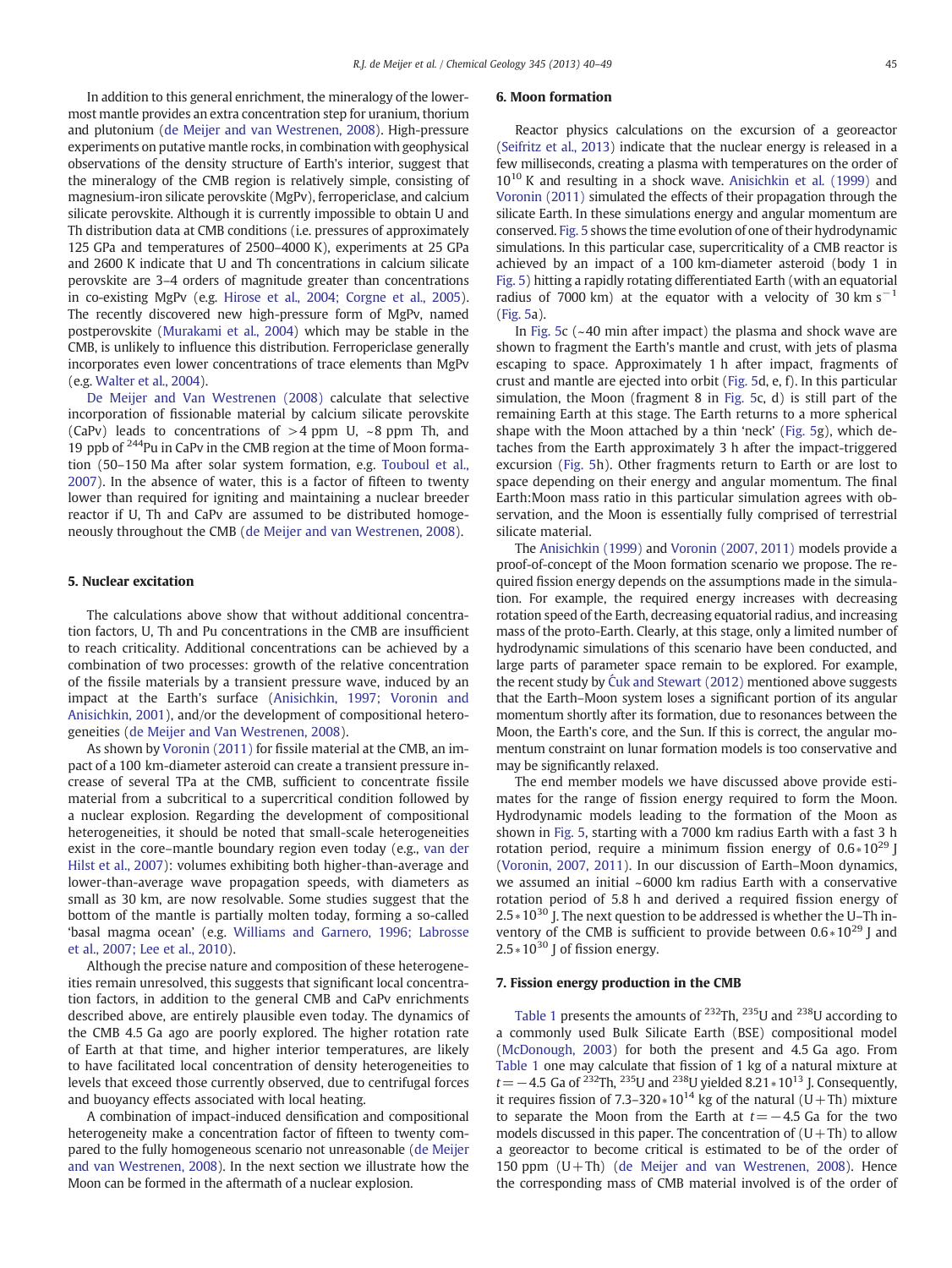<span id="page-6-0"></span>

Fig. 5. Snapshots of hydrodynamic simulations of Moon formation ([Voronin, 2011](#page-8-0)). 1 – Asteroid impacting on Earth's surface; 2 – Earth's core; 3, 7, 9 – mantle; 4 – location of nuclear explosion; 5, 6 — explosion products/plasma; 8 — separating Moon-like silicate-rich fragment.

4.9–210∗10<sup>18</sup> kg. At a silicate rock density at CMB conditions close to 5.5∗10<sup>3</sup> kg m<sup>-3</sup>, as derived from seismic observations (e.g. [Dziewonski](#page-8-0) [and Anderson, 1981](#page-8-0)), this mass corresponds to a sphere with a radius of approximately 60–210 km. Of course the shape of the reactor would not necessarily be spherical, but this calculation demonstrates that such a volume is fully compatible with our present understanding of the dimensions of a 'hidden reservoir' near the CMB.

#### Table 1

Masses and isotopic abundances of Th and U isotopes in the Bulk Silicate Earth (BSE) ([McDonough, 2003](#page-8-0)).

|                                             | $232$ Th | $235$ <sub>II</sub> | 238 <sub>II</sub> | Total mass |
|---------------------------------------------|----------|---------------------|-------------------|------------|
| $t_{1/2}$ (Ga)                              | 14.05    | 0.70                | 4.47              |            |
| $m(10^{17} \text{ kg}) (t=0)$               | 315      | $5.87*10^{-3}$      | 0.80              | 3.95       |
| Isotopic abundance $(t=0)$                  | 100%     | 0.73%               | 99.27%            |            |
| $m(10^{17} \text{ kg}) (t=-4.5 \text{ Ga})$ | 3.94     | 0.52                | 1.62              | 6.06       |
| Isotopic abundance $(t = -4.5 \text{ Ga})$  | 100%     | 24.3%               | 75.7%             |            |

The maximum required mass of  $320*10^{14}$  kg of the natural  $(U+Th)$  mixture corresponds to 5% of the fissionable  $(U+Th)$  in the BSE at  $t=-4.5$  Ga. If approximately half of the BSE (U+Th) budget was concentrated in the CMB, as proposed by [Tolstikhin and](#page-8-0) [Hofmann \(2005\)](#page-8-0) and [Tolstikhin et al. \(2006\)](#page-8-0), this corresponds to a maximum of  $\sim$ 25% of the CMB (U+Th) content. The minimum required values are ~60 times smaller than these maximum values. This range of percentages does not seem unrealistic.

## 8. Timing of Moon formation

If the Moon originates directly from the Earth's mantle, the temporal evolution of the two bodies must be intimately connected. Our hypothesis is consistent with the timescales of Earth differentiation and lunar formation. Core–mantle differentiation must have preceded Moon formation because of the relatively low iron content of the Moon. The timing of terrestrial core formation is derived from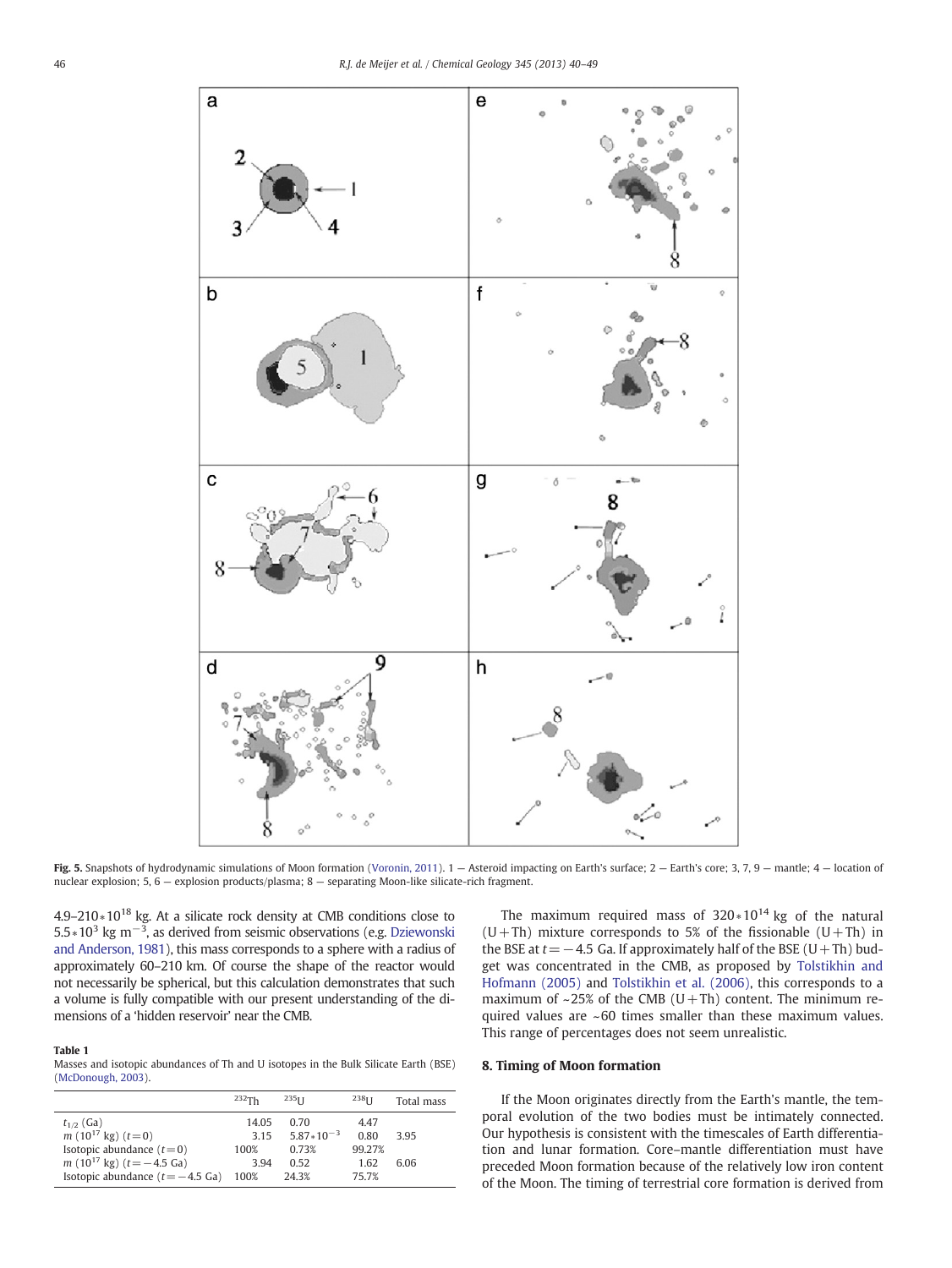<span id="page-7-0"></span>the interpretation of tungsten isotopic data for terrestrial and meteorite samples. Core segregation in the Earth is estimated to occur at  $t=30-50$  Ma after the start of the solar system (e.g. [Kleine et al.,](#page-8-0) [2002; Yin et al., 2002\)](#page-8-0). Based on Hf–W analyses of lunar rocks [Touboul et al. \(2007, 2009\)](#page-8-0) conclude that the Moon was formed at  $t=50-150$  Ma, after completion of most of the core–mantle differentiation of Earth.

A second prerequisite for the presence of georeactors at the CMB is the availability of sufficient concentrations of uranium and thorium. As outlined above and in our previous paper ([de Meijer and van](#page-8-0) [Westrenen, 2008](#page-8-0)), such elevated concentrations of U and Th accompany the formation of a 'hidden reservoir' in the CMB [\(Fig. 4](#page-4-0)). Evidence for the timing of the formation of this reservoir is provided by the  $146$ Sm/ $142$ Nd chronometer, which points to a date for the formation of the hidden reservoir of around  $t=30$  Ma (Boyet and Carlson, 2005). Again, this is consistent with the timing of Moon formation.

The completion of core–mantle differentiation, the formation of a hidden reservoir, and the formation of the Moon all took place in a relatively narrow time-interval. In our hypothesis this sequence of events is necessarily correlated. Although giant impacts are expected towards the end of accretion of the planets in the solar system, due to the presence of many Mars-sized planetesimals on eccentric orbits at this time, the narrow time interval for these processes observed for the Earth–Moon system is more of a coincidence in that case.

## 9. Supporting evidence

The main supporting evidence for our hypothesis is the correspondence in isotopic and elemental composition between the BSE and lunar rocks. Positive identification of nuclear fission products from the georeactor in lunar material would strongly support our hypothesis. In our preceding paper ([de Meijer and van Westrenen, 2008](#page-8-0)) we quantitatively assessed a wide range of potential changes in isotopic abundances in the Earth due to georeactor activity. We showed that helium and xenon isotope ratios are the primary messengers of georeactor activity. The magnitude of changes in these ratios depends critically on the proportion of supercritical georeactor material that is eventually ejected (e.g. [Fig. 5\)](#page-6-0), a parameter that is poorly constrained at present.

In principle, the strongest indicator would be the presence of high concentrations of <sup>3</sup>He in the Moon. Unfortunately, the continuous influx of <sup>3</sup>He from the solar wind means surface lunar rocks cannot be used to measure the 'indigenous' lunar <sup>3</sup>He levels. Any <sup>3</sup>He found at greater depths in the Moon will be a strong indication of the involvement of a georeactor in the origin of the Moon. Elevated levels of  $136Xe$  are also expected if georeactor fission products were incorporated in the ejected material that formed the Moon. [Marti et al. \(1970\)](#page-8-0) do report a small excess of <sup>136</sup>Xe, which Boulos and Manuel (1971) subsequently coupled to the activity of extinct <sup>244</sup>Pu. We have previously shown [\(de Meijer and](#page-8-0) [van Westrenen, 2008\)](#page-8-0) that the amount of <sup>136</sup>Xe is too large for <sup>244</sup>Pu to be the source of the surplus <sup>136</sup>Xe in terrestrial mantle rocks (e.g. [Staudacher and Allègre, 1982; Moreira et al., 1998\)](#page-8-0), and that instead <sup>136</sup>Xe is an indicator of georeactor activity. Due to the similarity in composition between Earth and Moon this argument holds even more strongly for the Moon, as, with a half-life time of 80 Ma, the  $^{244}$ Pu content at the time of Moon formation would already have been reduced by at least a factor of two compared to the initial terrestrial concentration.

We interpret the measured xenon isotopic composition in the lunar surface sample analysed by [Marti et al. \(1970\)](#page-8-0) in terms of a mixture between solar wind xenon and "internal" xenon. Our estimate is based on a very crude model in which the "internal" Xe abundance and isotopic composition is the sum of xenon produced in the run-away georeactor and the xenon present in terrestrial mantle material [\(Lodders, 2003\)](#page-8-0). The isotopic composition in the mantle material is taken from [Busemann et al. \(2000\)](#page-8-0). Our estimate indicates that about 70% of the xenon in this lunar soil sample originates from solar wind. Analysis of soil and rock samples from greater depths will be more conclusive.

As up to 25% of the U and Th in the CMB are assumed to be involved in the run-away georeactor, one would at first glance expect a difference in the  $235U/238U$  and Th/U ratios between Moon and Earth, which is not consistent with observations (e.g. [Tatsumoto](#page-8-0) [and Rosholt, 1970\)](#page-8-0). There are however a number of reasons why such differences are not likely. The main reason is that in a breeder type georeactor, both  $^{235}$ U and  $^{238}$ U (as well as  $^{232}$ Th) disappear by conversion to fissile materials (Anisichkin et al., 2008). The probability for interaction (mainly fission) by fast neutrons for these three isotopes is virtually identical (6.84, 7.10 and 7.00 b at  $E_n = 1$  MeV for 235U, 238U and 232Th, respectively, e.g. [Rinard, 1991](#page-8-0)). The actual change in the  $^{235}$ U/ $^{238}$ U or Th/U ratio will depend on the precise shape of the energy distribution of the neutrons, on the temperature and pressure at the georeactor site, and on the presence of  $^{244}$ Pu. To first order there will hardly be any difference of the ratios between lunar and terrestrial samples. A second factor that will reduce differences in isotopic ratios is the dilution of the georeactor material by mixing with terrestrial mantle material. As pointed out above the mass of the initial georeactor is three orders of magnitude smaller than the final mass of Moon. In summary, no significant differences in 235U/238U or Th/U ratio are expected between lunar and Earth materials if the Moon was formed as we propose here.

#### 10. Conclusions

Moon formation models have to be consistent with lunar chemistry. Current versions of the giant impact model are not. Alternative models in which the Moon is formed from terrestrial material deserve more detailed study. Here, we provide such an alternative model. We show that a nuclear explosion in the CMB can provide the missing energy source for the Darwin–Ringwood–Wise fission model for Moon formation. Our hypothesis provides a straightforward explanation for the striking similarity in elemental and isotopic composition of the Earth's mantle and lunar rocks, and is consistent with the sequence of differentiation events during our planet's earliest history. Future Moon missions returning lunar samples from greater depths may contain supportive evidence for the validity of our hypothesis. The <sup>3</sup>He contents and xenon isotopic compositions in particular, would be a crucial test of this hypothesis.

#### Acknowledgements

Critical comments by Don Wise and anonymous reviewers helped clarify key aspects of this study. We are indebted to Prof. Walter Seifritz for his critical evaluation of georeactor criticality. WvW acknowledges financial support from a European Science Foundation EURYI award and the Netherlands Space Office User Support Programme Space Research.

#### References

- Anisichkin, V.F., 1997. Do planets burst? Combustion, Explosion and Shock Waves 33, 117–120.
- Anisichkin, V.F., 1999. On explosions of planets. Proc. Int. Conf. V. Zababakhin Sci. Talks, pp. 62–66.
- Anisichkin, V.F., Voronin, D.V., Kryukov, B.P., 1999. Calculation of planets fragmentation under explosion. Proc. Int. Conf. V. Zababakhin Sci. Talks, pp. 67–69.
- Anisichkin, V.F., Besborodov, A.A., Suslov, I.R., 2008. Georeactor in the Earth. Transport Theory and Statistical Physics 37, 624–633.
- Armytage, R.M.G., Georg, R.B., Savage, P.S., Williams, H.M., Halliday, A.N., 2011. Silicon isotopes in meteorites and planetary core formation. Geochimica et Cosmochimica Acta 75, 3662–3676.
- Belbruno, E., Gott, J.R., 2005. Where did the Moon come from? Astronomy Journal 129, 1724–1745.
- Boulos, M.S., Manuel, O.K., 1971. The xenon record of extinct radioactivities in the Earth. Science 174, 1334.
- Boyet, M., Carlson, R.W., 2005. <sup>142</sup>Nd evidence for early (>4.53 Ga) global differentiation of the silicate Earth. Science 309, 576–581.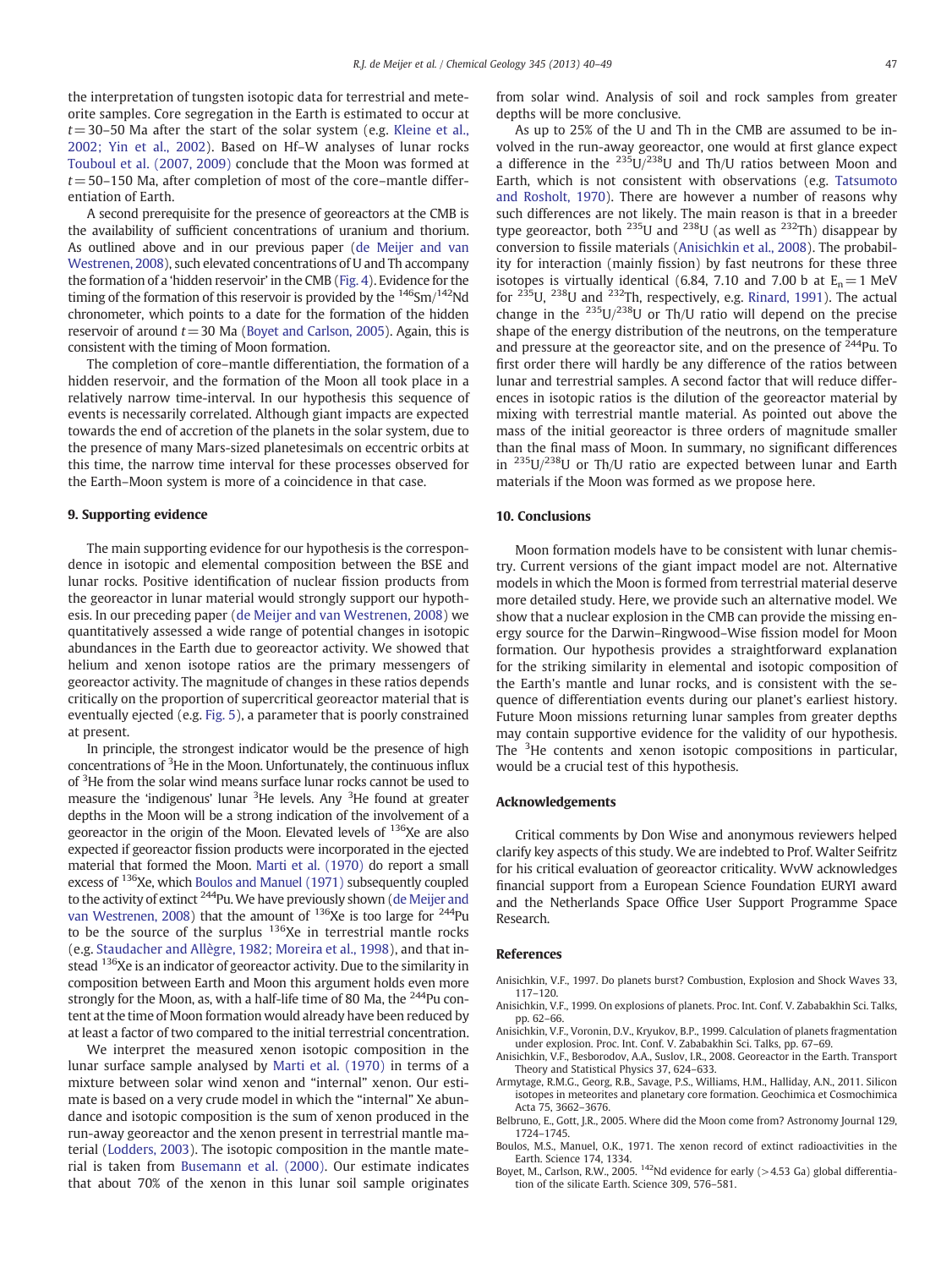- <span id="page-8-0"></span>Boyet, M., Carlson, R.W., 2006. A new geochemical model for the Earth's mantle inferred from <sup>146</sup>Sm–<sup>142</sup>Nd systematics. Earth and Planetary Science Letters 250, 254–268.
- Boyet, M., Carlson, R.W., 2007. A highly depleted moon or a non-magma ocean origin for the lunar crust? Earth and Planetary Science Letters 262, 505–516.
- Busemann, H., Baur, H., Wieler, R., 2000. Primordial noble gases in "phase Q" in carbonaceous and ordinary chondrites studied by closed-system stepped etching. Meteoritics & Planetary Science 35, 949–973.
- Cameron, A.G.W., Ward, W.R., 1976. The origin of the Moon. Proc. Lunar Planet. Sci. Conf., 7, pp. 120–122.
- Canup, R.M., 2004. Simulations of a late lunar-forming impact. Icarus 168, 433–456.
- Canup, R.M., 2008. Lunar forming collisions with pre-impact rotation. Icarus 196, 518–538.
- Canup, R.M., 2012. Forming a Moon with an Earth-like composition via a giant impact. Science 338, 1052–1055.
- Canup, R.M., Esposito, L.W., 1996. Accretion of the Moon from an impact-generated disk. Icarus 119, 427–446.
- Carlson, R.W., Boyet, M., 2009. Short-lived radionuclides as monitors of early crust– mantle differentiation on the terrestrial planets. Earth and Planetary Science Letters 279, 147–156.
- Chapront, J., Chapront-Touzé, M., Francou, G., 2002. A new determination of lunar orbital parameters, precession constant and tidal acceleration from LLR measurements. Astronomy and Astrophysics 387, 700–709.
- Clayton, R.N., 1993. Oxygen isotopes in meteorites. Annual Review of Earth and Planetary Sciences 21, 115–149.
- Clayton, R.N., Mayeda, T.K., 1996. Oxygen isotopic studies of achondrites. Geochimica et Cosmochimica Acta 60, 1999–2017.
- Corgne, A., Liebske, C., Wood, B.J., Rubie, D.C., Frost, D.J., 2005. Silicate perovskite-melt partitioning of trace elements and geochemical signature of a deep perovskitic reservoir. Geochimica et Cosmochimica Acta 69, 485–496.
- Ćuk, M., Stewart, S.T., 2012. Making the Moon from a fast-spinning Earth: a giant impact followed by resonant despinning. Science 338, 1047–1052.
- Darwin, G.H., 1879. On the bodily tides of viscous and semi-elastic spheroids, and on the ocean tides upon a yielding nucleus. Philosophical Transactions of the Royal Society of London 170, 1–35.
- de Meijer, R.J., van Westrenen, W., 2008. Assessing the feasibility and consequences of nuclear georeactors in the Earth's core–mantle boundary region. South African Journal of Science 104, 111–118.
- Dziewonski, A.M., Anderson, D.L., 1981. Preliminary Reference Earth Model (PREM). Physics of the Earth and Planetary Interiors 25, 297–335.
- Fitoussi, C., Bourdon, B., 2012. Silicon isotope evidence against an enstatite chondrite Earth. Science 335, 1477–1480.
- Gauthier-Lafaye, F., Weber, F., 2003. Natural nuclear fission reactors: time constraints for occurrence, and their relation to uranium and manganese deposits and to the evolution of the atmosphere. Precambrian Research 120, 81–100.
- Georg, R.B., Halliday, A.N., Schauble, E.A., Reynolds, B.C., 2007. Silicon in the Earth's core. Nature 447, 1102–1106.
- Grove, T.L., Krawczynski, M.J., 2009. Lunar mare volcanism: where did the magmas come from? Elements 5, 29–34.
- Halliday, A.N., 2004. Mixing, volatile loss and compositional change during impactdriven accretion of the Earth. Nature 427, 505–509.
- Hartmann, W.K., Davis, D.R., 1975. Satellite-sized planetesimals and lunar origin. Icarus 24, 504–515.
- Hauri, E.H., Weinreich, T., Saal, A.E., Rutherford, M.C., Van Orman, J.A., 2011. High pre-
- eruptice water contents preserved in lunar melt inclusions. Science 333, 213–215. Herndon, J.M., 1992. Nuclear fission reactors as energy sources for the giant outer planets. Naturwissenschaften 79, 7–14.
- Hirose, K., Shimizu, N., van Westrenen, W., Fei, Y., 2004. Trace element partitioning in Earth's lower mantle and implications for geochemical consequences of partial melting at the core–mantle boundary. Physics of the Earth and Planetary Interiors 146, 249–260.
- Hollenbach, D.F., Herndon, J.M., 2001. Deep-earth reactor: nuclear fission, helium and the geomagnetic field. Proceedings of the National Academy of Sciences of the United States of America 98, 11085–11090.
- Humayun, M., Clayton, R.N., 1995. Potassium isotope cosmochemistry: genetic implications of volatile element depletion. Geochimica et Cosmochimica Acta 59, 2131–2148.
- Jeffreys, H., 1930. Amplitude of tidal resonances. Monthly Notices of the Royal Astronomical Society 91, 169–173.
- Kleine, T., Münker, C., Mezger, K., Palme, H., 2002. Rapid accretion and early core formation on astroids and the terrestrial planets from Hf–W chronometry. Nature 418, 952–955.
- Labrosse, S., Hernlund, J.W., Coltice, N., 2007. A crystallizing dense magma ocean at the base of the Earth's mantle. Nature 450, 866–869.
- Lee, C.-T., Luffi, P., Hoink, T., Li, J., Dasgupta, R., Hernlund, J., 2010. Upside-down differentiation and generation of a 'primordial' lower mantle. Nature 463, 930–933.
- Leya, I., Schonbachler, M., Wiechert, U., Krahenbuhl, U., Halliday, A.N., 2008. Titanium isotopes and the radial heterogeneity of the solar system. Earth and Planetary Science Letters 266, 233–244.
- Lodders, K., 2003. Solar system abundances and condensation temperatures of the elements. The Astrophysical Journal 591, 1220–1247.
- Marti, K., Lugmair, G.W., Urey, H.C., 1970. Solar wind gases, cosmic ray spallation products, and the irradiation history. Science 167, 548.
- McDonough, W.F., 2003. Compositional model of the Earth's core. Treatise on Geochemistry 2, 547–568.
- Melosh, H.J., 2009. An isotopic crisis for the giant impact origin of the Moon? Ann. Meteor. Soc. 72, 5104.
- Moreira, M., Kunz, J., Allègre, C.J., 1998. Rare gas systematics in popping rock: isotopic and elemental compositions in the upper mantle. Science 279, 1178–1181.
- Moulton, F.R., 1909. On certain relations among possible changes in the motion of mutually attracting spheres when disturbed by tidal interactions. Tidal and other problems: Carnegie Inst. Wash. Publ., 107, pp. 77–133.
- Münker, C., 2010. A high field strength element perspective on early lunar differentiation. Geochimica et Cosmochimica Acta 74, 7340–7361.
- Murakami, M., Hirose, K., Kawamura, K., 2004. Post-perovskite phase transition in MgSiO3. Science 304, 855–858.
- Nakajima, M., Stevenson, D.J., 2012. The initial state of the Moon forming disk and the Earth's mantle based on SPH simulations. Lunar and Planetary Science Conference 43, 2627.
- Nimmo, F., O'Brien, D.P., Kleine, T., 2010. Tungsten isotopic evolution during late-stage accretion: constraints on Earth–Moon equilibration. Earth and Planetary Science Letters 292, 363–370.
- Nyquist, L.E., Wiesman, H., Bansal, B., Shih, C.-Y., Keith, J.E., Harper, C.L., 1995. <sup>146</sup>Sm-<sup>142</sup>Nd formation interval for the lunar mantle material. Geochimica et Cosmochimica Acta 59, 2817–2837.
- O'Neill, H.St.C., 1991. The origin of the moon and the early history of the earth  $-$  a chemical model. I — the moon. Geochimica et Cosmochimica Acta 55, 1135–1157.
- Pahlevan, K., Stevenson, D.J., 2007. Equilibration in the aftermath of the lunar-forming giant impact. Earth and Planetary Science Letters 262, 438–449.
- Pahlevan, K., Stevenson, D.J., Eiler, J., 2011. Chemical fractionation in the silicate vapor atmosphere of the Earth. Earth and Planetary Science Letters 301, 433–443.
- Rankenburg, K., Brandon, A.D., Neal, C.R., 2006. Neodymium isotope evidence for a chondritic composition of the Moon. Science 312, 1369–1372.
- Rinard, P.M., 1991. Passive nondestructive assay of nuclear materials. Los Alamos Technical Report NUREG/CR-5550, LA-UR-90-732.
- Ringwood, A.E., 1960. Some aspects of the thermal evolution of the Earth. Geochimica et Cosmochimica Acta 20, 241–249.
- Rudnick, R.L., Gao, S., 2003. Composition of the continental crust. Treatise on Geochemistry 3, 1–63.
- Saal, A.E., Hauri, E.H., Lo Cascio, M., Van Orman, J.A., Rutherford, M.C., Cooper, R.F., 2008. Volatile content of lunar volcanic glasses and the presence of water in the Moon's interior. Nature 454, 192–196.
- Salmon, J.J., Canup, R., 2012. Three-stage lunar accretion: slow growth of the Moon and implications for Earth–Moon isotopic similarities. Lunar and Planetary Science Conference 43, 2540.
- Savage, P.S., Georg, R.B., Armytage, R.M.G., Williams, H.M., Halliday, A.N., 2010. Silicon isotope homogeneity in the mantle. Earth and Planetary Science Letters 295, 139–146.
- Seifritz, W., de Meijer, R.J., van Westrenen, W., 2013. On the hypothesis of Moon
- formation by a prompt georeactor excursion. In preparation for Kernphysik. Shukolyukov, A., Lugmair, G.W., 2000. On the 53Mn heterogeneity in the early solar system. Space Science Reviews 92, 225–236.
- Staudacher, T., Allègre, C.J., 1982. Terrestrial xenology. Earth and Planetary Science Letters 60, 389–406.
- Tatsumoto, M., Rosholt, J.N., 1970. Age of the Moon: an isotopic study of uranium–thorium– lead systematics of lunar samples. Science 167, 461–463.
- Tolstikhin, I., Hofmann, A.W., 2005. Early crust on top of the Earth's core. Physics of the Earth and Planetary Interiors 148, 109–130.
- Tolstikhin, I., Kramers, J.D., Hofmann, A.W., 2006. A chemical Earth model with whole mantle convection: the importance of a core–mantle boundary layer (D") and its early formation. Chemical Geology 226, 79–99.
- Touboul, M., Kleine, T., Bourdon, B., Palme, H., Wieler, R., 2007. Late formation and prolonged differentiation of the Moon inferred from W isotopes in lunar metals. Nature 450, 1206–1209.
- Trinquier, A., Birck, J.L., Allegre, C.J., Gopel, C., Ulfbeck, D., 2008. Mn-53-Cr-53 systematics of the early solar system revisited. Geochimica et Cosmochimica Acta 72, 5146–5163.
- van der Hilst, R.D., de Hoop, M.V., Wang, P., Shim, S.-H., Ma, P., Tenorio, L., 2007. Seismostratigraphy and thermal structure of Earth's core–mantle boundary region. Science 315, 1813–1817.
- Voronin, D.V., 2007. Generation of the Moon and some other celestial bodies due to explosion in planet interiors. International Journal of Geology 1, 16–21.
- Voronin, D.V., 2011. Computer modeling of planet partial fragmentation. WSEAS Transactions on Fluid Mechanics 1, 32–50.
- Voronin, D.V., Anisichkin, V.F., 2001. Simulation of the behaviour of mixtures of heavy particles behind a shock-wave front. Combustion, Explosion and Shock Waves 37, .<br>470–474.
- Walter, M.J., Nakamura, E., Tronnes, R.G., Frost, D.J., 2004. Experimental constraints on crystallization differentiation in a deep magma ocean. Geochimica et Cosmochimica Acta 68, 4267–4284.
- Warren, P.H., 2005. "New" lunar meteorites: implications for composition of the global lunar surface, lunar crust, and the bulk Moon. Meteoritics & Planetary Science 40, 477–506.
- Wiechert, U., Halliday, A.N., Lee, D.C., Snyder, G.A., Taylor, L.A., Rumble, D., 2001. Oxygen isotopes and the Moon-forming giant impact. Science 294, 345–348.
- Williams, G.E., 1997. Precambrian length of day and the validity of tidal rhythmite paleotidal values. Geophysical Research Letters 24, 421–424.
- Williams, J.G., Dickey, J.O., 2002. Lunar geophysics, geodesy, and dynamics. 13th International Workshop on Laser Ranging, October 7–11, 2002, Washington, D. C. (17 pp.).
- Williams, Q., Garnero, E.J., 1996. Seismic evidence for partial melt at the base of the Earth's mantle. Science 273, 1528–1530.
- Wise, D.U., 1963. An origin of the Moon by fission during formation of the Earth's core. Journal of Geophysical Research 68, 1547–1554.